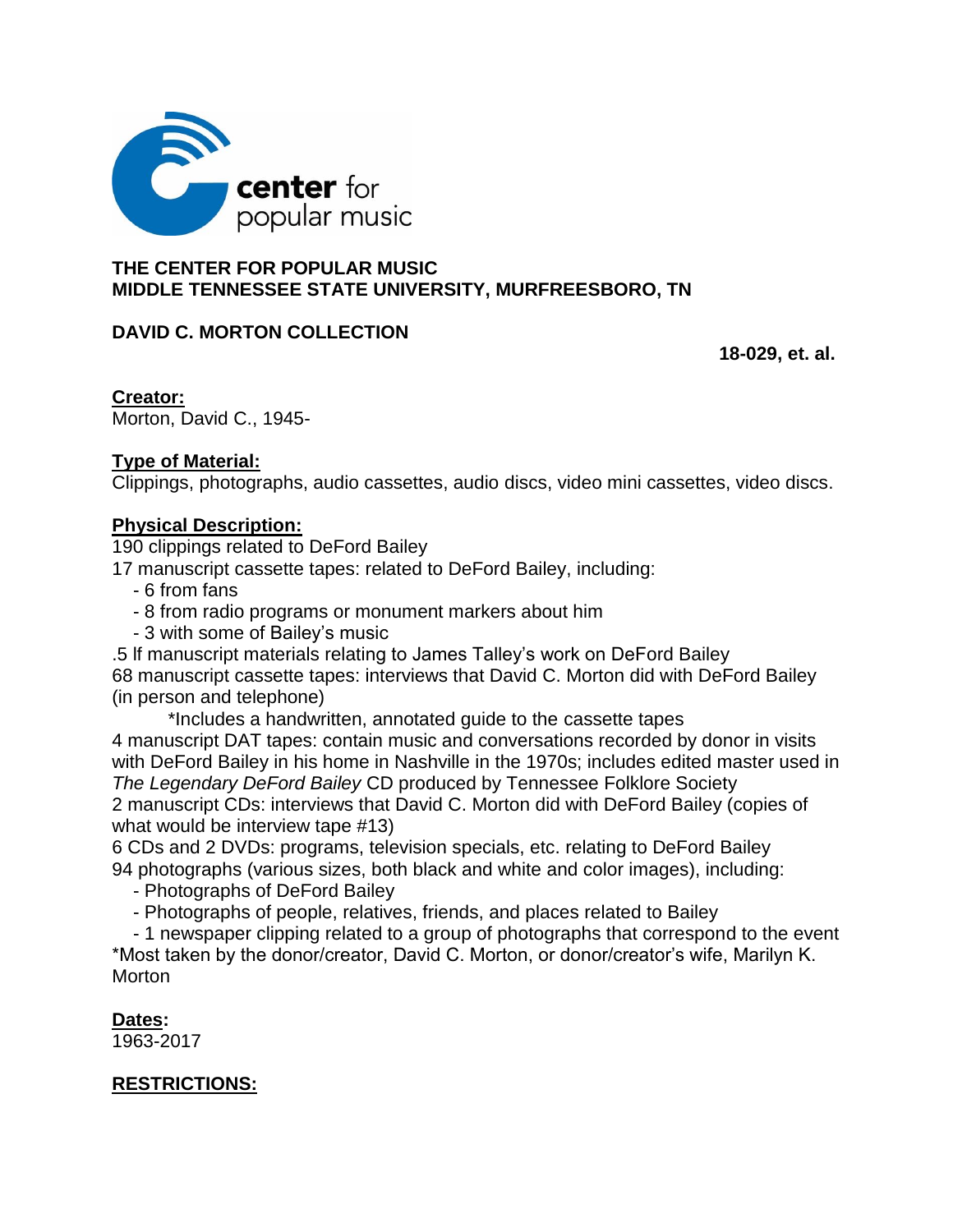*All materials in this collection are subject to standard national and international copyright laws. Center staff are able to assist with copyright questions for this material.* 

## **Provenance and Acquisition Information:**

This collection was donated to the Center by David Morton in May 2019 and November 2020. The materials related to James Talley were donated in September of 2020. The annotated guide to the cassette tapes was donated in March 2021.

#### **Arrangement:**

The original arrangement scheme for the collection was maintained during processing of the manuscript audio/visual materials and the photographs. The rest of the collection did not have an arrangement scheme, therefor the archivist organized by format and topic.

## **Subject/Index Terms:**

Bailey, DeFord Grand ole opry (Radio program) Morton, David C., 1945- African American musicians **Harmonica** Smith County (Tenn.)

# **Agency History/Biographical Sketch:** [Written by David C. Morton]

David C. Morton was born in the United Kingdom August 20, 1945. Grew up in Alabama and graduated from Auburn University with a BA in history in 1967. Attended Vanderbilt University 1967-1971 receiving a Masters Degree and passing the comprehensive examination for the PhD in history.

Morton was employed by the Nashville Housing Authority (later renamed Metropolitan Development and Housing Agency) 1971 - 1979. While here he met DeFord Bailey in 1973 when Bailey was living in I W Gernert Homes, a high rise public housing complex in the Edgehill neighborhood of Nashville that was owned and operated by the Metropolitan Development and Housing Agency. From this point until Bailey's death in 1982, he and Morton became and remained very close friends. Bailey called Morton his "manager". Early on in their relationship Morton committed to carry out two requests from the elderly musician: (1) "to mark his grave", and (2) "to tell his story".

The first request was carried out in 1983 when Morton arranged for a tombstone to be placed on Bailey's grave in Greenwood Cemetery in Nashville. The much publicized dedication ceremony was attended and celebrated by the Mayor of Nashville, a host of Bailey's former Opry performers and many younger friends and fans like musician James Talley.

The second request became a life time commitment for Morton. It has involved years of research and interviews with Bailey's Opry colleagues and others who knew him. During Bailey's lifetime, Morton tape recorded much of his music and hours of conversations in his small apartment. Some recordings were also done in weekly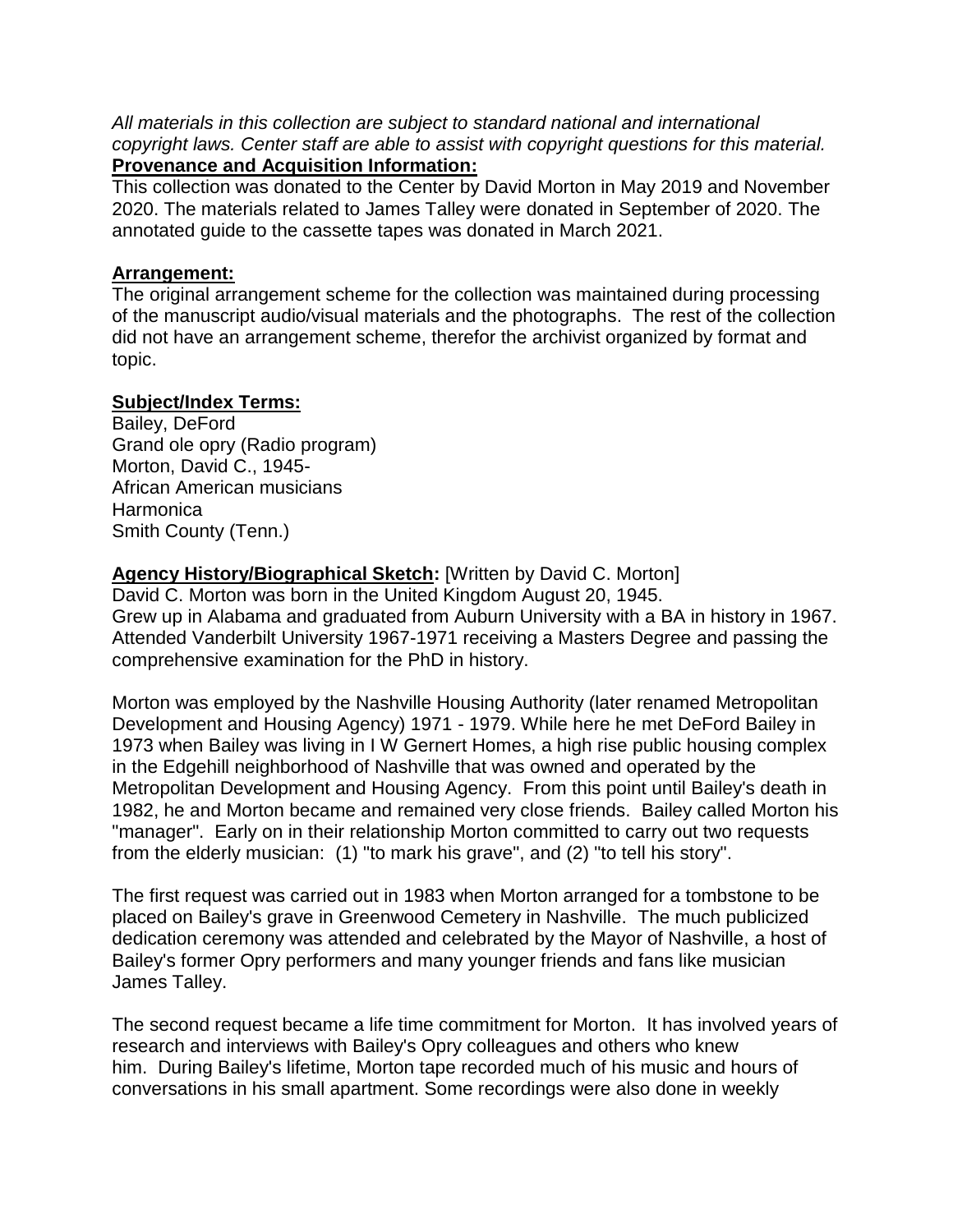telephone calls after Morton moved from Nashville to Dallas, Texas in 1979 to work with the Dallas Texas Housing Authority.

Bailey asked frequently about the status of his "book" as he called the biography he wanted Morton to write. He did not live to see the final book that was published in 1991, but Morton had read the first draft to the virtually illiterate musician years earlier, and had his full support in this undertaking.

Over the years Morton has assisted many newspaper and magazine writers, authors of books on Country Music, producers of Public Radio and Public Television programs, and others in trying to inform "the world" of the significant role DeFord Bailey played in the history of the Grand Ole Opry and early Country Music. Morton made it possible for the Tennessee Folklore Society to produce a CD of Bailey's music that Morton had recorded.

Morton's goal was specifically to fulfill his promise to Bailey, but in doing so he became committed to seeing the Harmonica Wizard inducted into the Country Music Hall of Fame. He proudly joined with Bailey's family in Nashville in 2005 when this finally became a reality!

Morton was the Executive Director of the Reno Housing Authority from 1988 until his retirement in 2015.

#### **Scope and Content:**

Research materials collected by David C. Morton to use for his publication of book entitled *DeFord Bailey: A Black Star in Early Country Music* (University of Tennessee Press) and other related projects. The manuscript materials consist of photographs, newspaper clippings, and photocopies of articles from books, journals, newspapers, and magazines as well as oral histories and recordings relating to DeFord Bailey. The James Talley material includes letters to various music industry offices in attempt to get DeFord recorded, as well as news clippings and photos about Talley as a singer/songwriter himself. The materials are organized by format and subject.

#### **Collection Contents (Folder/Box List):**

## **Box # Description**

**Box 1 Photographs** [descriptions in brackets given by processing archivist]

5x7 black/white "Photo of DeFord Bailey admiring a birthday gift from David Morton. 5x7 color "DeFord Bailey with David Morton and David's son Andrew. Photo taken by Marilyn Morton"

5x7 black/white "DeFord Bailey with David Morton's parents and maternal grandparents"

5x7 color "Photographer – Marilyn Morton. DeFord Bailey with Andrew Morton"

3x5 color "DeFord with Andrew Morton and Mrs Elnora Moore"

3x5 color "May 1980 Taken by Marilyn Morton of DFB, David Morton and David's son Andrew"

3x5 color "May 1980 Photographer Marilyn K. Morton DFB and Andrew Morton"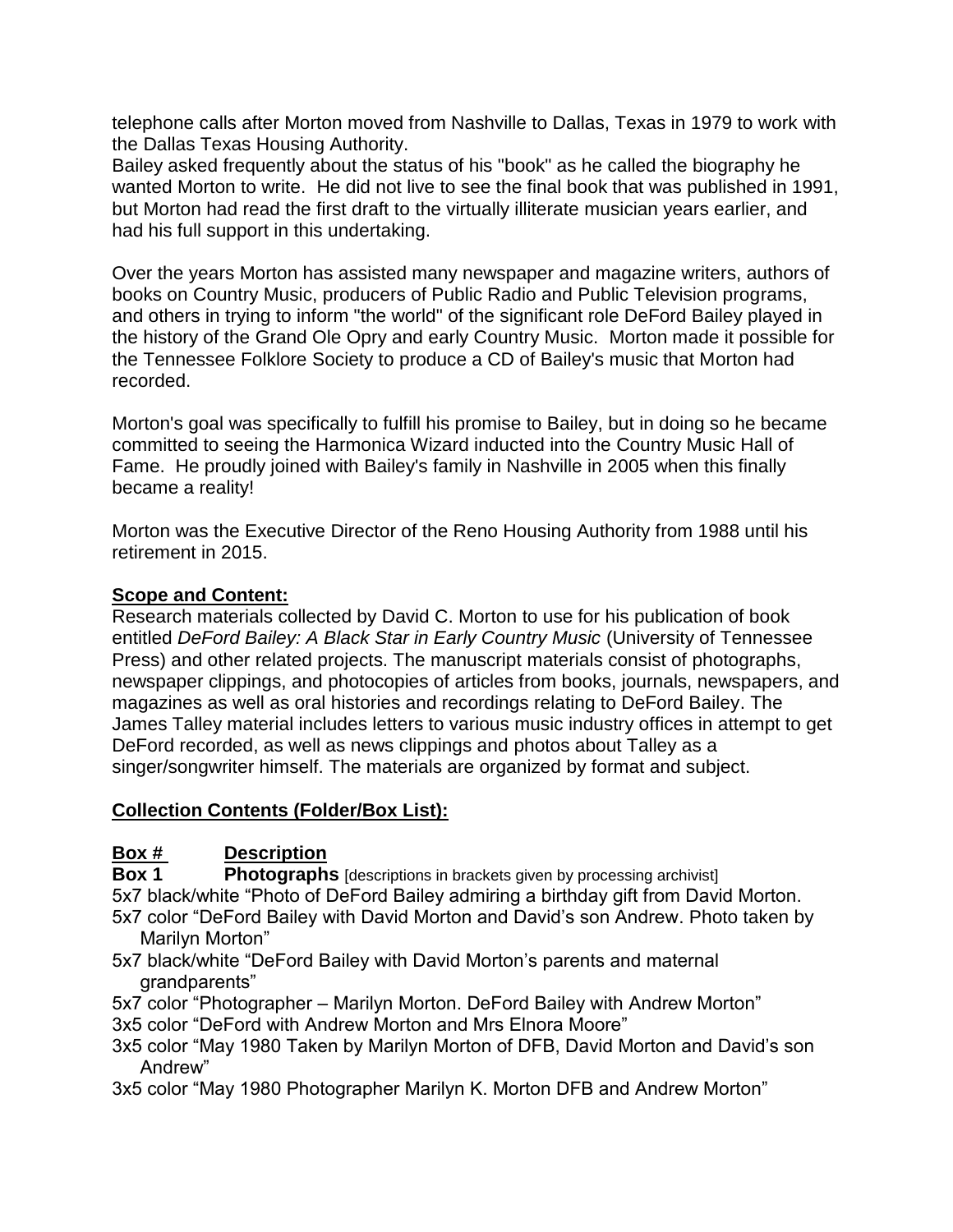3x5 color "David Morton and son Andrew Morton with DeFord Bailey. Photo by Marilyn K. Morton"

- 3x5 color "May 1980 Photographer Marilyn Morton. DeFord Bailey holding Andrew Morton"
- 4x6 color "DeFord Bailey Jr. and wife along with his sisters Christine and Dezoral and David Morton"
- 4x6 color dated 1992 "Dezoral Thomas, DeFord Bailey Jr and Christine Craig"
- 3x5 color "DeFord Bailey's daughters, son, grandson and great-grandson. Following his funeral"
- 4x6 color "DeFord Bailey Jr and James Talley along with one of each's sons. 4x6 color [DeFord Jr and David Morton]
- 4x6 color "Photo of Dezoral Thomas, Christine Craig, DeFord Bailey Jr with the producer of the Nashville Public TV documentary on DeFord Bailey Kathy Conkwright.
- 3x5 black/white [full body photo of DeFord Bailey in dark suit leaning in ledge railing holding harmonica. Dated Dec 1983]
- 3x5 black/white [half body photo of DeFord Bailey in dark suit leaning in ledge railing holding harmonica to his mouth. Dated Dec 1983]

3x5 black/white [full body photo of DeFord Bailey in dark suit holding walking cane. Dated Dec 1983]

- 3x5 black/white [half body photo of DeFord Bailey in dark suit leaning in ledge railing holding harmonica to his mouth from his right side. Dated Dec 1983]
- 3x5 black/white [DeFord Bailey in dark suit seated holding a banjo.]
- 5x7 color [DeFord Bailey in dark suit seated holding a banjo from waist up]
- 3x5 color [DeFord sitting in yellow sweater. Dated Jul 81]
- 3x5 color [DeFord sitting in yellow sweater with daughter. Dated Jul 81]
- 3x5 color [DeFord sitting holding harmonica from chest up wearing white hat]
- 3x5 color [DeFord Bailey in dark suit seated holding a guitar.]
- 3x5 color [DeFord sitting holding harmonica from chest up wearing black hat]
- 3x5 color [half body photo of DeFord Bailey in dark suit and white hat leaning in ledge railing holding harmonica.]
- 3x5 color [DeFord Bailey in black suit and white hat, holding harmonica leaning on yellow Cadillac]
- 3x5 black/white [David Morton leaning over DeFord Bailey seated at table with gift train engine figure]
- 3x5 black/white [DeFord Bailey in dark suit standing to cut birthday cake]
- 3x5 black/white [DeFord Bailey in dark suit standing to cut birthday cake from right side]
- 3x5 black/white [David Morton about to pour drinks for Deford's birthday party]
- 3x5 black/white [DeFord Bailey in dark suit seated behind birthday cake]
- 3x5 black/white DeFord Bailey with two of his neighbors at birthday party at Gernert Homes
- 4x6 color Funeral of Deford Bailey
- 4x6 color [Funeral of Deford Bailey]
- 4x6 color Funeral of Deford Bailey
- 3x5 color pallbearers for DeFord Bailey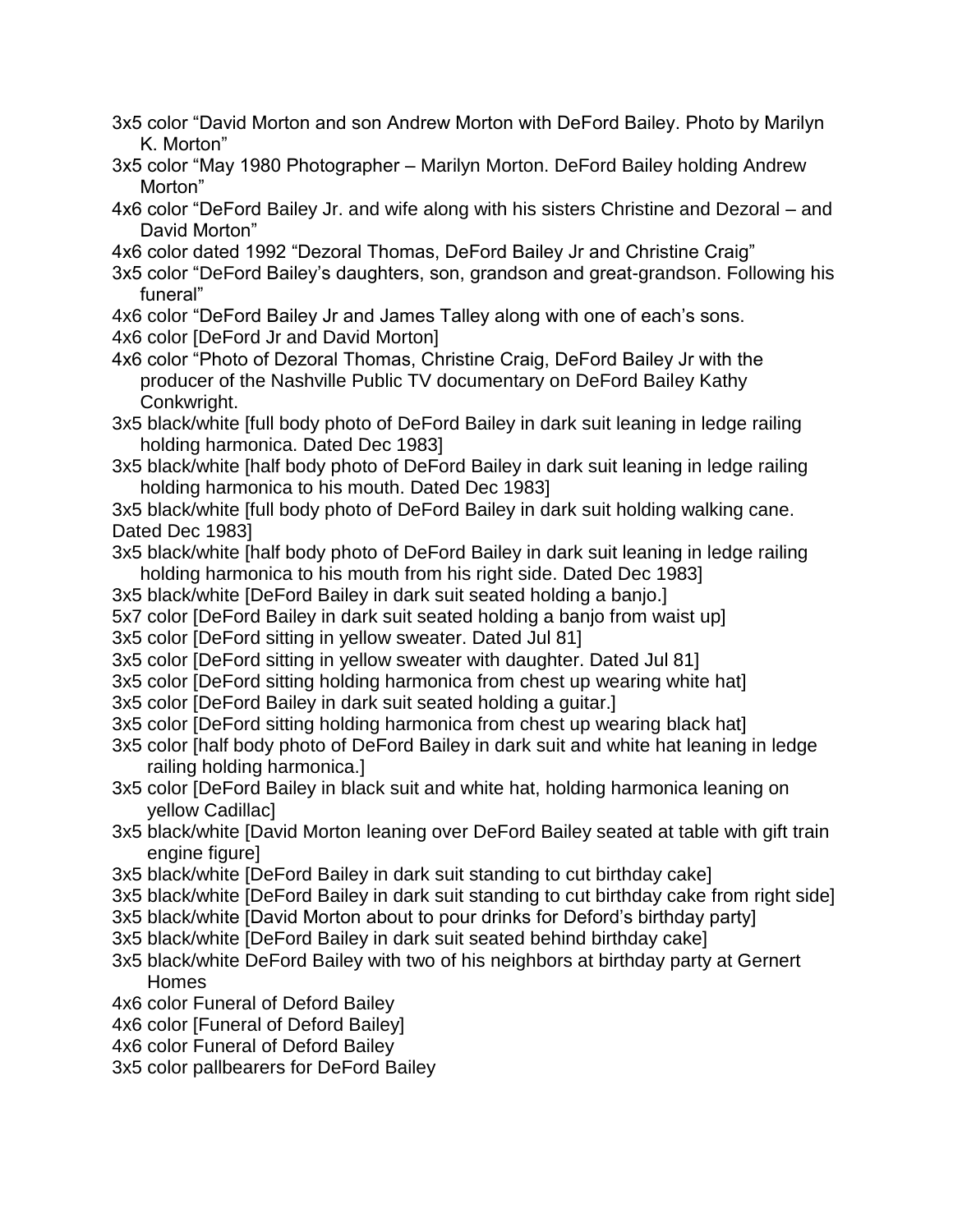- 3x5 color [dated July 82 DeFord Bailey Funeral; David Morton standing with Herman Crook and another unknown man]
- 4x6 color [Herman Crook with Bill Monroe at DeFord Bailey's funeral]
- 3x5 color [DeFord Bailey in black suit seated holding a guitar from waist up; close up]
- 3x5 color [DeFord Bailey in black suit seated holding a banjo from waist up; close up]
- 3x5 color [DeFord Bailey in black vest seated holding a banjo from waist up; wide from a lower angle]
- 3x5 color [DeFord Bailey in black vest seated holding a banjo from waist up; close up from his left]
- 3x5 color [DeFord Bailey in black suit seated holding a banjo from waist up; close up from his right]
- 3x5 color [DeFord Bailey in blue suit and white hat holding cane looking up to the right. Photo is from about knees up]
- 3x5 color [DeFord Bailey in black suit and hat from chest up close profile from his left]
- 3x5 color [DeFord Bailey in black suit and hat seated, holding harmonica from his left]
- 3x5 color [DeFord Bailey in dark vest leaning in ledge railing from right. Dated Sept 1981]
- 3x5 color [DeFord Bailey in dark vest leaning in ledge railing straight on from waist up. Dated Sept 1981]
- 3x5 color [DeFord Bailey in dark suit and white hat leaning in ledge railing. Dated Sept 1981]
- 3x5 color [DeFord Bailey in dark suit jacket holding harmonica at waist standing in front of TV]
- 4x6 color Silas Tyrone Newsom who once worked as a shoe shine boy for DeFord and petitioned to have this historical marker placed in Edgehill
- 4x6 color [Group standing in front of DeFord Bailey historical marker Silas Newsom and the Bailey children with others]
- 4x6 color [Group standing in front of DeFord Bailey historical marker –Bailey children with others]
- 4x6 color [Group standing in front of DeFord Bailey historical marker –Bailey children with others1
- 5x7 black/white photo of DeFord Bailey playing at a housing program held by MDHA with David Morton holding microphone. Photo by Rayburn Ray for Morton.
- 5x7 color at installation/dedication of historical marker near where DeFord Bailey was born.
- 5x7 color [Bailey children at installation/dedication of historical marker]
- 5x7 color [Bailey Jr extended family at installation/dedication of historical marker]
- 3x5 color [DeFord Bailey in dark suit playing guitar with David Morton in red shirt playing banjo on porch]
- 3x5 color [DeFord Bailey in dark suit playing guitar with David Morton in red shirt with arms crossed on porch]
- 3x5 color [DeFord Bailey in dark suit playing banjowith David Morton in red shirt playing guitar on porch]
- 3x5 black/white [DeFord Bailey in dark suit playing guitar with David Morton playing banjo on porch]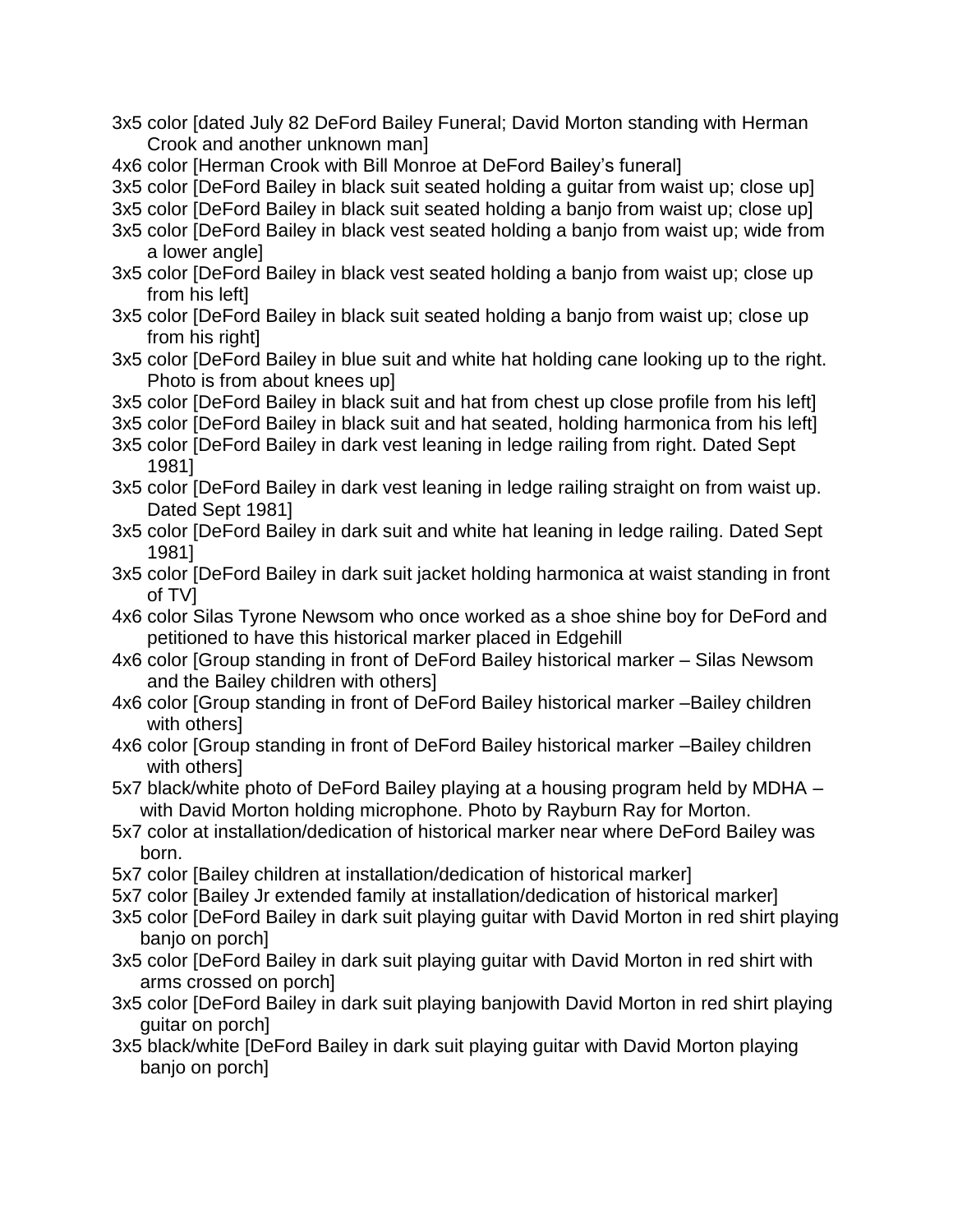- 5x7 color photo by Marilyn K. Morton [DeFord Bailey in dark suit playing guitar with David Morton in red shirt with arms crossed on porch]
- 3x5 black/white Relatives of DeFord with him Lebanon, TN 1977
- 3x5 black/white [Relatives of DeFord with him] Lebanon, TN 1977
- 3x5 black/white [Relatives of DeFord with him] Lebanon, TN 1977
- 3x5 color DeFord Bailey worked as a 'house boy' here for a time Jul 82
- 3x5 color [DeFord Bailey worked as a 'house boy' here for a time Jul 82]
- 3x5 color David Morton Jones house on Benton Ave [DeFord Bailey worked as a 'house boy' here for a time Jul 82]
- 3x5 color Train trestle where DeFord Bailey listened to trains passing over Jul 82
- 3x5 color [Train trestle where DeFord Bailey listened to trains passing over Jul 82]
- 3x5 color [Train trestle where DeFord Bailey listened to trains passing over Jul 82]
- 4x6 color photo taken by Wolfram Karas visiting DeFord from Germany with Max Degan and David Morton.
- 8x10 color DeFord Bailey with Bill Monroe
- 8x10 color DeFord Bailey with Andrew Wilson Morton (young son of David Morton) on lawn of Gernert Homes where Bailey lived. Photo taken by David Morton
- 8x10 black/white [DeFord Bailey on Opry stage with Roy Acuff] Mar 16 1975 by Jimmy Ellis The Tennessean
- 8x10 black/white [Roy Acuff with DeFord Bailey and Bashful Brother Oswald on Opry stage] Photo by Michael Shields.
- 8x10 black/white [Close up photo of DeFord Bailey playing harmonica on Opry stage. Photo by Alan Mayor]
- 8x10 black/white Deford Bailey with Mayor Richard Fulton at Gernert Homes where DeFord Bailey lived Sep 26 1975
- 8x10 black/white DeFord Bailey performing at MDHA Function
- 8x10 black/white DeFord Bailey performing at a ceremony organized for employees of the Metro Housing & Development Agency. Sept 26 1975
- 8x10 black/white Kirk McGee, Bill Monroe, Herman Crook, Zeke Clement, Roy Acuff and Uncle Dave Macon's Grandson with other performers behind – all at the dedication of DeFord Bailey monument in Greenwood Cemetery in Nashville June 23, 1983 [Photo by Alan Mayor]
- 8x10 black/white Herman Crook playing his harmonica with David Morton holding the microphone. Roy Acuff and Kirk McGee are observing. Greenwood Cemetery when DeFord Bailey's monument was dedicated on June 23, 1983
- 8x10 black/white Roy Acuff with some of DeFord Bailey's family at ceremony dedication monument of DeFord Bailey's gave in Greenwood Cemetery in Nashville on June 23, 1983. Photo by Alan Mayor.
- 8x10 black/white The Reverend H. L. Parks Jr. praying at dedication of DeFord Bailey's monument in Greenwood Cemetery in Nashville on June 23, 1983 Photo by Alan Mayor. James Talley is seated in photo.
- 8x10 black/white photo being taken of hats, harmonicas etc owned by DeFord Bailey and being donated or loaned to the Country Music Hall of Fame photo by Alan Mayor
- 8x10 black/white David Morton and DeFord Bailey Jr. Photograph by Alan Mayor.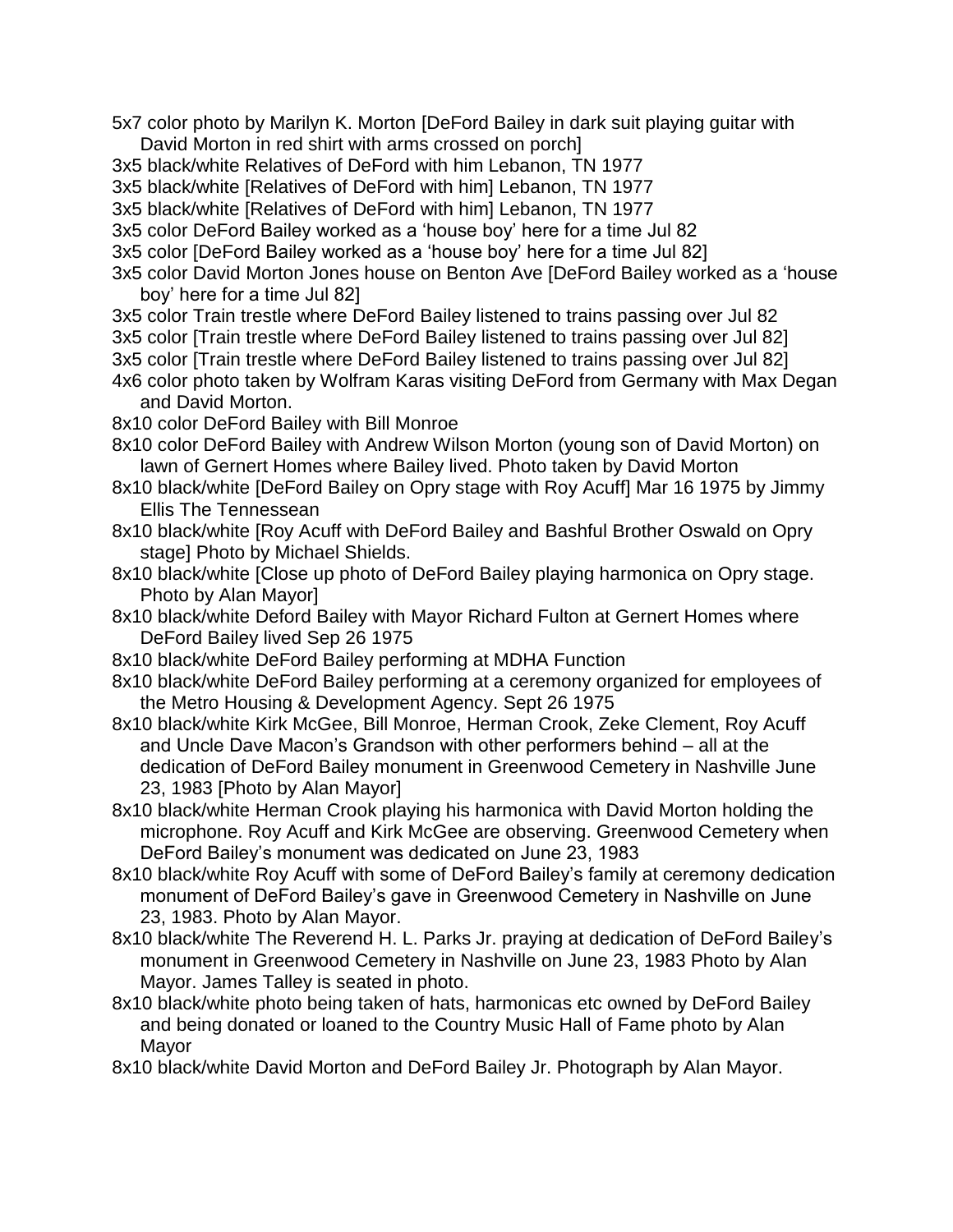- 8x10 black/white DeFord Bailey Jr, his wife Dorothy, Christine Bailey Craig, Dezoral Bailey Thomas, and the Reverend H.L. Parks, Jr. Photograph by Alan Mayor.
- 8x10 black/white DeFord Bailey Jr, his wife Dorothy, Christine Bailey Craig, Dezoral Bailey Thomas all seated at dedication of DeFord Bailey Sr's monument in Greenwood Cemetery in Nashville June 23, 1983. Photo by Alan Mayor.
- 8x10 black/white James Talley performing at dedication of DeFord Bailey monument in Greenwood Cemetery June 23, 1983 Photo by Alan Mayor
- 8x10 black/white David Morton (standing), Charles Wilson Morton (David's Father) who transported and set DeFord Bailey's monument, artist Rodney Dobbs who designed the monument, and the owner of the Supreme Granite Service in Elberton, GA who prepared the monument – all at the Country Music Hall of Fame the day the monument was unveiled and dedicated on June 23, 1983. Photo by Alan Mayor.

8x10 black/white DeFord Bailey and David Morton photograph by Clark Thomas

# **Box 2 Clippings** [folder titles given by processing archivist]

- Folder 1 DeFord Bailey Historical Marker
- Folder 2 DeFord Bailey Rose Garden
- Folder 3 DeFord Bailey obituaries
- Folder 4 DeFord Bailey TV/Documentaries
- Folder 5 WSM / Grand Ole Opry
- Folder 6 David Morton /Book
- Folder 7 DeFord Bailey Country Music Hall of Fame Induction
- Folder 8 Dwight Lewis articles
- Folder 9 Journal articles / Book chapters
- Folder 10 DeFord Bailey Day
- Folder 11 Harmonica
- Folder 12 Misc. Clippings

For a full list of clippings included, ask the archivist.

- **Box 3 James Talley Manuscripts** [folder titles given by processing archivist]
	- Folder 1 James Talley's DeFord Bailey Letter Writing Campaign

[Letters from Talley to various record executives to get Bailey recorded]

- Folder 2 James Talley Clippings
- Folder 3 James Talley Photographs

Folder 4 James Talley / David Morton Correspondence

# **Box 4 Manuscript Audio/Video**

# **Manuscript Video:**

DVD - DeFord Bailey A Legend Lost

DVD – DeFord Bailey TV News Stories Dedication to Tombstone Marker

Video Cassette - Dedication ceremony of Historical Monument for DeFord Bailey December 1991

Video Cassette - DeFord Bailey Family and Friends Ceremony December 1992 (part 1) Video Cassette - DeFord Bailey Family and Friends Ceremony December 1992 (part 2)

# **Manuscript Audio: CDs**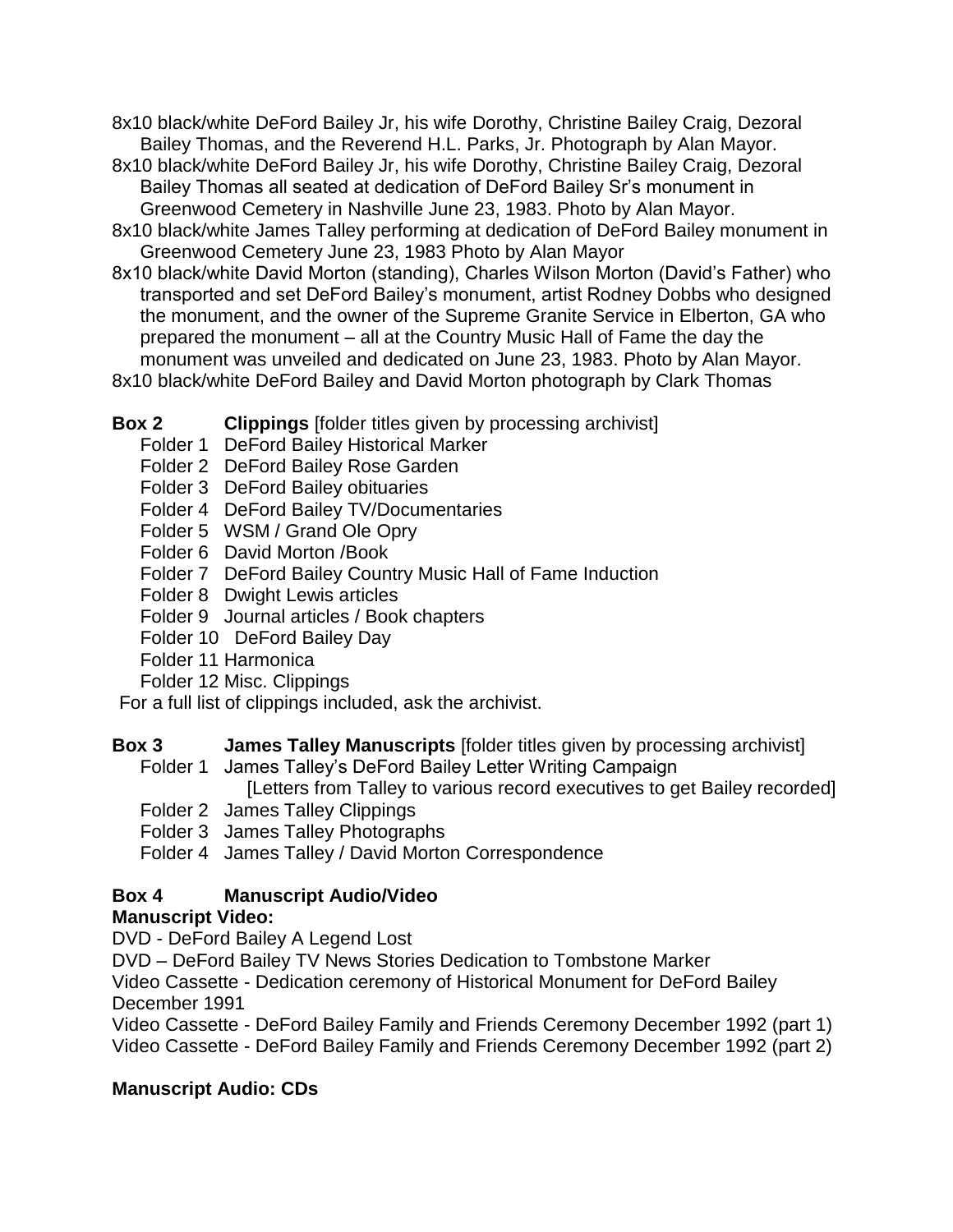The Legendary DeFord Bailey and His Unforgettable Country Blues By David Morton NAHRO 1999 Conference

DeFord Bailey taped for Wilson Morton Dec 15, 1973 (Harp, Guitar, Banjo)

All Things Considered: Pan American Blues

DeFord Bailey Recordings from the 20s

DeFord Bailey All Things Considered / Public Radio programs about the dedication of the historical marker for DeFord Bailey

DeFord Bailey Early Records / Live Recordings / Radio Programs

# **Manuscript Audio: Cassette Tapes**

DeFord Bailey Tapes from David Morton Reference Tape DeFord Bailey DeFord Bailey [Worldwide Communications label] Cassette Sent from a fan of DeFord's – Larry Caples [song list included] Public Radio programs about dedication of Historical Marker 12.12.91 NPR's All Things Considered Nov 24, 2000 All Things Considered FS-7641: NPR program re: Dedication of the Historical Marker honoring DeFord Bailey 12, December 1991. FS-7642: Lost and Found Sound Stories Lost John Harp Attack – Steelman Ma Rainey / Papa Charlie Jackson To David Morton from Woody Hagerty – Little Rob To David Morton from Woody Hagerty

# **Manuscript Audio: DAT Tapes**

DeFord Bailey #1 DeFord Bailey #2 DeFord Bailey #3 Clone of DeFord edited and sequenced, 11-21-97

## **Box 5 Manuscript Audio Cassettes**

- FS-7572 DeFord Bailey interview, 19 October 1973 [DFB 1]
- FS-7573 DeFord Bailey songs and conversation, 30 October 1973 [DFB 2]
- FS-7574 DeFord Bailey songs and conversation, 30 October 1973 [DFB 3]
- FS-7575 DeFord Bailey songs and conversation, October 1973 and 25 November 1973 [DFB 4]
- FS-7576 DeFord Bailey songs and conversation, 4 November 1973 [DFB 5]
- FS-7577 DeFord Bailey songs and conversation, 4 November 1973 [DFB 6]
- FS-7578 DeFord Bailey songs and conversation, 11 November 1973 [DFB 7]
- FS-7579 DeFord Bailey songs and conversation, 17 November 1973 [DFB 8]
- FS-7580 DeFord Bailey guitar and harp, 30 November 1973 and 2 December 1973 [DFB 9]
- FS-7581 DeFord Bailey conversation and tunes, 2 December 1973 [DFB 10]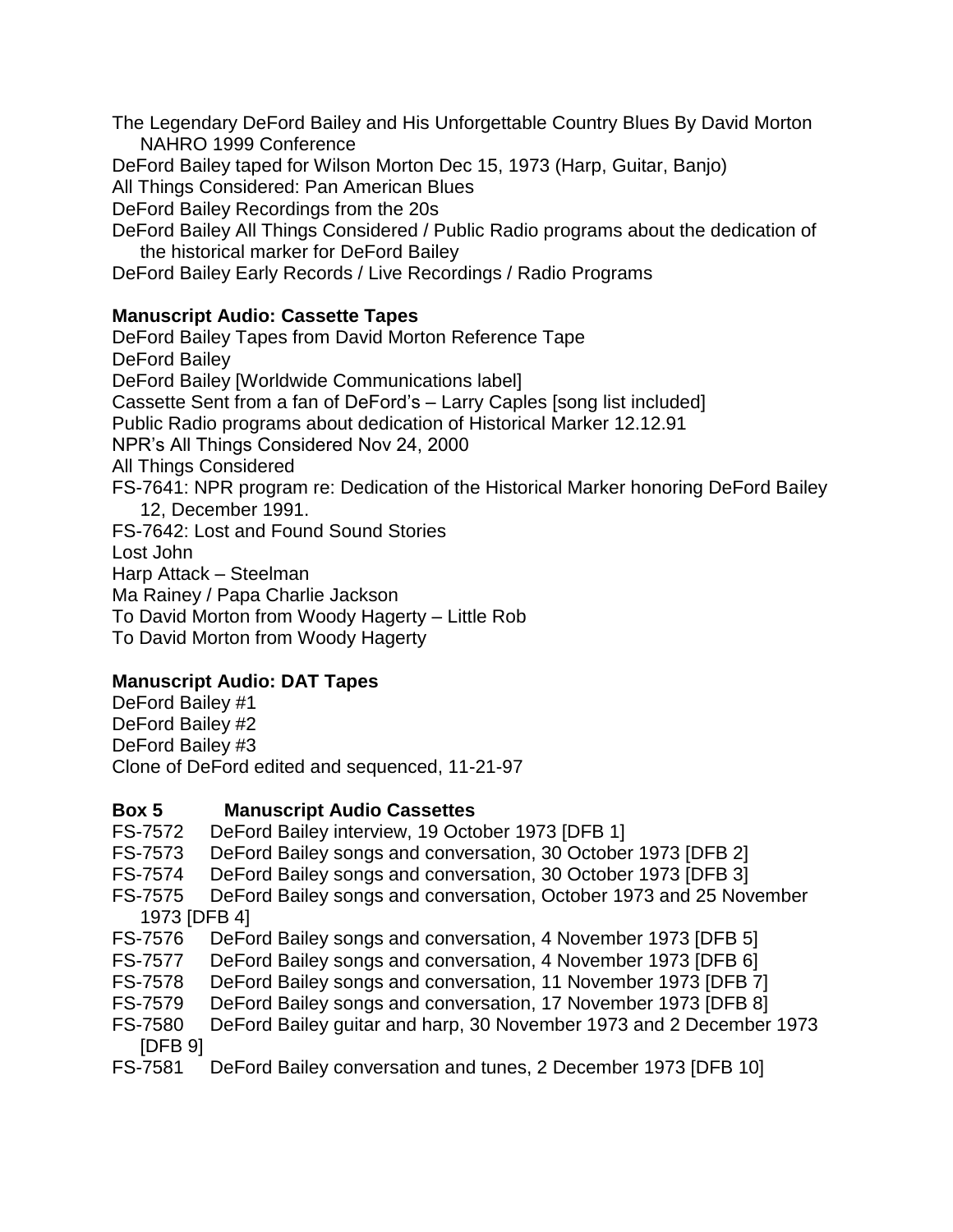FS-7582 DeFord Bailey conversation, harp, guitar, tunes, 12 December 1973 and 2 January [DFB 12]

- FS-7583 DeFord Bailey conversation and a few tunes 2 January 1974 [DFB 13]
- FS-7584 DeFord Bailey conversation, guitar January 1974 [DFB 14]
- FS-7585 DeFord Bailey conversation, tunes, January 1974 [DFB 15]
- FS-7586 DeFord Bailey Informal concert 23 February 1974 [DFB 16]
- FS-7587 DeFord Bailey open house, 30 March 1974 [DFB 17]
- FS-7588 DeFord Bailey conversation, banjo, guitar, undated [DFB 18]
- FS-7589 DeFord Bailey four tunes, October 1974 [DFB 19]
- FS-7590 DeFord Bailey conversation, tunes, 4 November 1974 [DFB 20]
- FS-7591 DeFord Bailey conversation January 1975 [DFB 21]
- FS-7592 DeFord Bailey conversation 17 October 1976 [DFB 22]
- FS-7593 DeFord Bailey conversation [DFB 23]
- FS-7594 DeFord Bailey conversation [DFB 24]
- FS-7595 DeFord Bailey opry appearances 1982 [DFB 25]
- FS-7596 DeFord Bailey guitar tunes, January 1975 [DFB 26]
- FS-7597 Telephone interview with DeFord Bailey May 1979 [DFB T1]
- FS-7598 Telephone interview with DeFord Bailey June 1979 [DFB T2]
- FS-7599 Telephone interview with DeFord Bailey July 1979 [DFB T3]
- FS-7600 Telephone interview with DeFord Bailey July-August 1979 [DFB T4]
- FS-7601 Telephone interview with DeFord Bailey August 1979 [DFB T5]
- FS-7602 Telephone interview with DeFord Bailey September 1979 [DFB T6]
- FS-7603 Telephone interview with DeFord Bailey September/October 1979 [DFB T7]
- FS-7604 Telephone interview with DeFord Bailey October 1979 [DFB T8]
- FS-7605 Telephone interview with DeFord Bailey October 1979 [DFB T9]
- FS-7606 Telephone interview with DeFord Bailey November 1979 [DFB T10]

## **Box 6 Manuscript Audio Cassettes**

| FS-7607        | Telephone interview with DeFord Bailey November 1979 [DFB T11]         |
|----------------|------------------------------------------------------------------------|
| <b>FS-7608</b> | Telephone interview with DeFord Bailey November-December 1979 [DFB     |
| T12            |                                                                        |
| FS-7609        | Telephone interview with DeFord Bailey December 1979 [DFB T13]         |
| FS-7610        | Telephone interview with DeFord Bailey January 1980 [DFB T14]          |
| FS-7611        | Telephone interview with DeFord Bailey January 1980 [DFB T15]          |
| FS-7612        | Telephone interview with DeFord Bailey February 1980 [DFB T16]         |
| FS-7613        | Telephone interview with DeFord Bailey February 1980 [DFB T17]         |
| FS-7614        | Telephone interview with DeFord Bailey March 1980 [DFB T18]            |
| FS-7615        | Telephone interview with DeFord Bailey March 1980 [DFB T19]            |
| FS-7616        | Telephone interview with DeFord Bailey March-April 1980 [DFB T20]      |
| FS-7617        | Telephone interview with DeFord Bailey April 1980 [DFB T21]            |
| FS-7618        | Telephone interview with DeFord Bailey April 1980 [DFB T22]            |
| FS-7619        | Telephone interview with DeFord Bailey May 1980 [DFB T23]              |
| FS-7620        | Telephone interview with DeFord Bailey May 1980 [DFB T24]              |
| FS-7621        | Telephone interview with DeFord Bailey July 1980 [DFB T25]             |
| FS-7622        | Telephone interview with DeFord Bailey July 1980 [DFB T26]             |
| FS-7623        | Telephone interview with DeFord Bailey August-September 1980 [DFB T27] |
|                |                                                                        |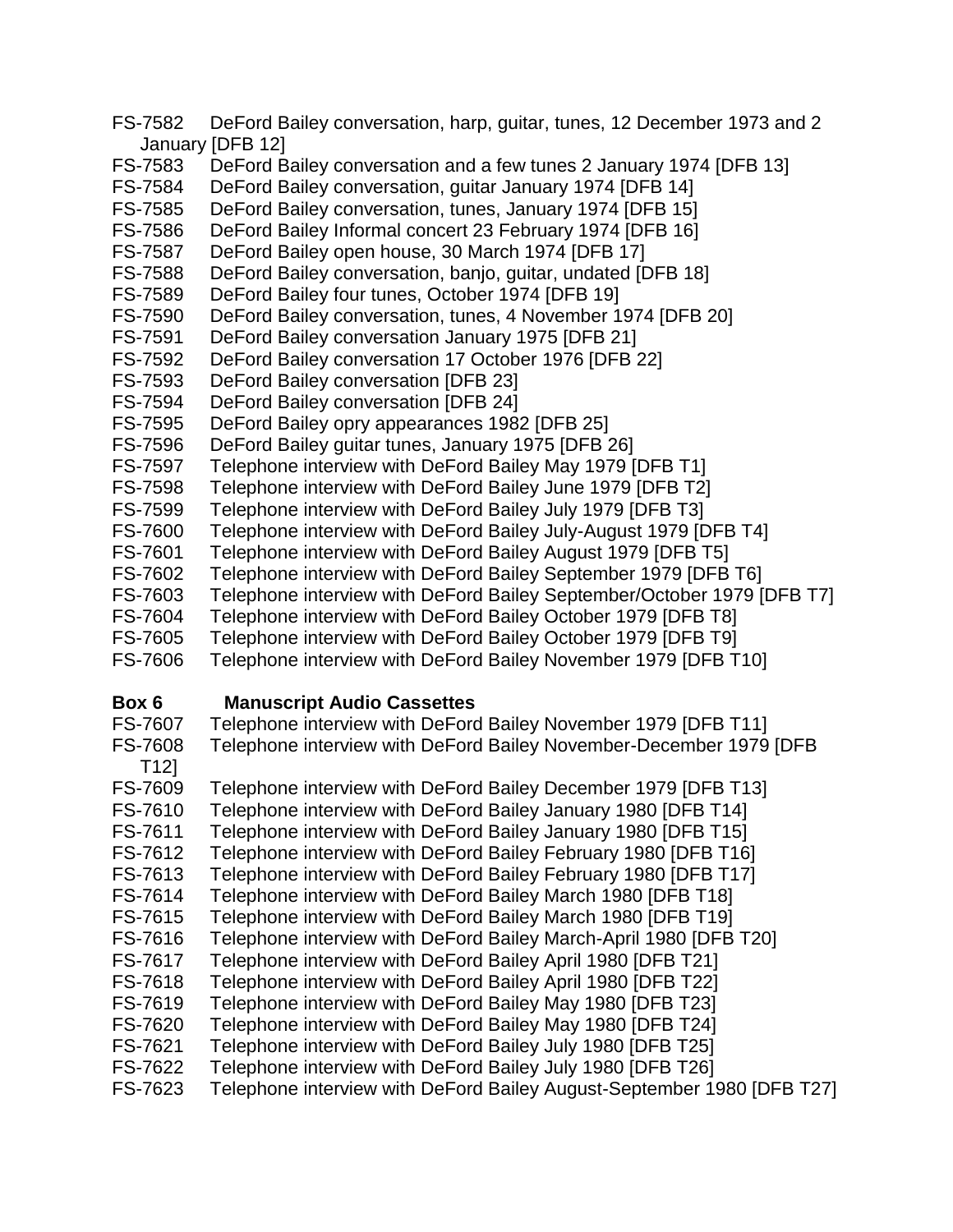- FS-7624 Telephone interview with DeFord Bailey September-October 1980 [DFB T28]
- FS-7625 Telephone interview with DeFord Bailey October-November 1980 [DFB T29]
- FS-7626 Telephone interview with DeFord Bailey December 1980 [DFB T30]
- FS-7627 Telephone interview with DeFord Bailey undated [DFB T31]
- FS-7628 Telephone interview with DeFord Bailey undated [DFB T32]
- FS-7629 Telephone interview with DeFord Bailey undated [DFB T33]
- FS-7630 Telephone interview with DeFord Bailey undated [DFB T34]
- FS-7631 Telephone interview with DeFord Bailey undated [DFB T35]
- FS-7632 Interview with Jud Collins (WSM announcer, executive), 16 Oct 1973 Nashville
- FS-7633 Interview with Herman Crook (Grand Ole Opry musician) Dec 1973 **Nashville**
- FS-7634 Interview with Alcyone Bate Beasley (Grand Ole Opry musician) December 1973 Nashville
- FS-7635 Interview with Beecher Kirby and Roy Acuff (Grand Ole Opry musicians), 1973 Nashville, TN
- FS-7636 Interview with Sam McGee (Grand Ole Opry musician), 5 April 1973, Franklin, TN
- FS-7637 Interview with Howard Redmond and Willis Patton, 3 November 1973 Thompson's Station, TN
- FS-7638 Interview with Kirk McGee (Grand Ole Opry musician) 1973 Franklin, TN
- FS-7639 Interview with G. Miller Watkins 9WDAD employee) undated, Nashville Tape 1
- FS-7640 Interview with G. Miller Watkins 9WDAD employee) undated, Nashville Tape 2

**Commercial LPs** [Stored with rest of CPM commercial LPs]

Bill Monroe Sings Bluegrass, Body and Soul MCA Records MCA-708 Various Artists Smoky Mountain Ballads RCA Victor LVP-507 Various Artist Nashville The Early String Bands Volume 2 County 542 Various Artists We are the World Columbia 40043

## **Location:**

All manuscript materials are located in the special collections storage area filed by accession number. The annotated guide to the cassette tapes is housed in audio/video log books in the Audio Manager's office.

## **Related Materials:**

The Charles K. Wolfe Audio Collection (05-023) contains interviews and recordings relating to DeFord Bailey and the Grand Ole Opry. The Alan L. Mayor Collection (17- 005) contains photographs of DeFord Bailey. The CPM also houses other items relating to the Grand Ole Opry and DeFord Bailey and maybe searched in the catalog.